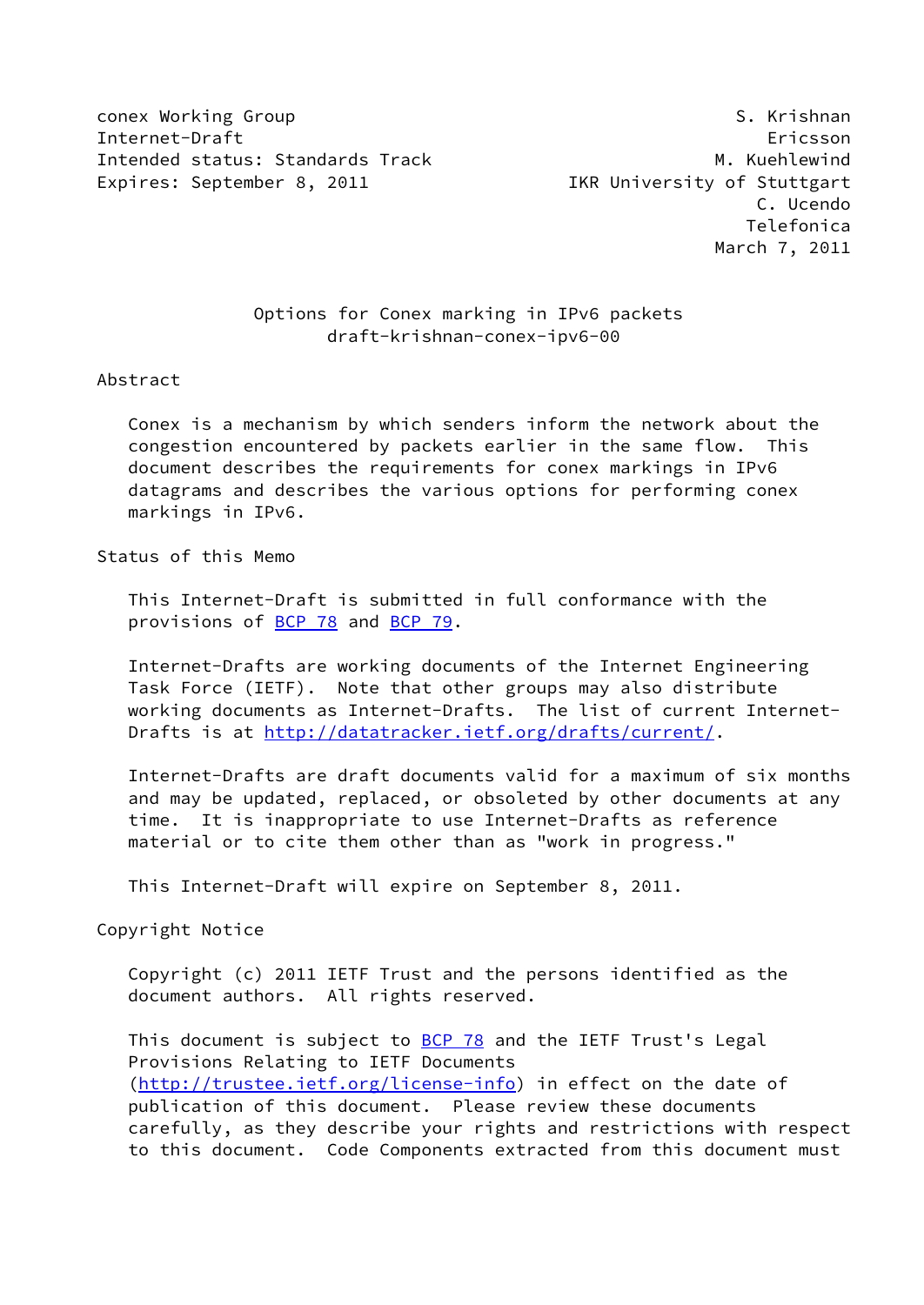Krishnan, et al. **Expires September 8, 2011**[Page 1]

Internet-Draft Conex IPv6 March 2011

 include Simplified BSD License text as described in Section 4.e of the Trust Legal Provisions and are provided without warranty as described in the Simplified BSD License.

# Table of Contents

| Conventions used in this document 3                    |  |
|--------------------------------------------------------|--|
| Requirements for marking IPv6 packets $\cdots$ 3<br>3. |  |
|                                                        |  |
|                                                        |  |
|                                                        |  |
|                                                        |  |
|                                                        |  |
|                                                        |  |
|                                                        |  |
|                                                        |  |
|                                                        |  |
|                                                        |  |
|                                                        |  |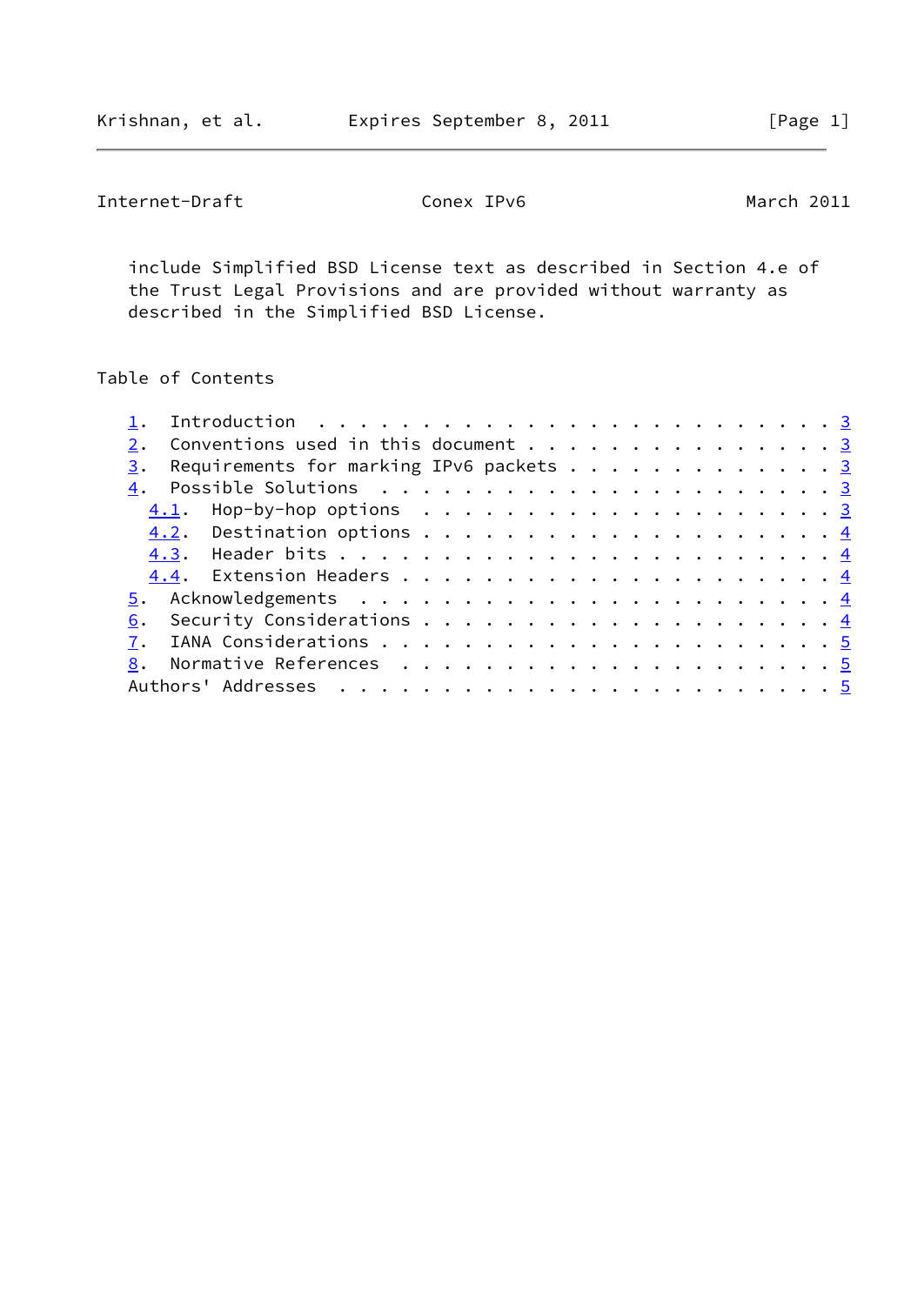Krishnan, et al. Expires September 8, 2011 [Page 2]

<span id="page-2-1"></span>Internet-Draft Conex IPv6 Conex 10 March 2011

## <span id="page-2-0"></span>[1](#page-2-0). Introduction

 Conex is a mechanism by which senders inform the network about the congestion encountered by packets earlier in the same flow. This document describes the requirements for conex markings in IPv6 datagrams and describes the various options for performing conex markings in IPv6.

# <span id="page-2-2"></span>[2](#page-2-2). Conventions used in this document

 The key words "MUST", "MUST NOT", "REQUIRED", "SHALL","SHALL NOT", "SHOULD", "SHOULD NOT", "RECOMMENDED", "MAY", and "OPTIONAL" in this document are to be interpreted as described in [\[RFC2119](https://datatracker.ietf.org/doc/pdf/rfc2119)].

<span id="page-2-3"></span>[3](#page-2-3). Requirements for marking IPv6 packets

 R-1: The marking mechanism needs to be visible to all conex-capable nodes on the path.

 R-2: The mechanism needs to be able to traverse nodes that do not understand the markings. This is required to ensure that conex can be incrementally deployed over the Internet.

 R-3: The presence of the marking mechanism should not significantly alter the processing of the packet. This is required to ensure that conex marked packets do not face any undue delays or drops due to a badly chosen mechanism.

R-4: The markings should be immutable once set by the sender. At the very least, any tampering should be detectable.

<span id="page-2-4"></span>[4](#page-2-4). Possible Solutions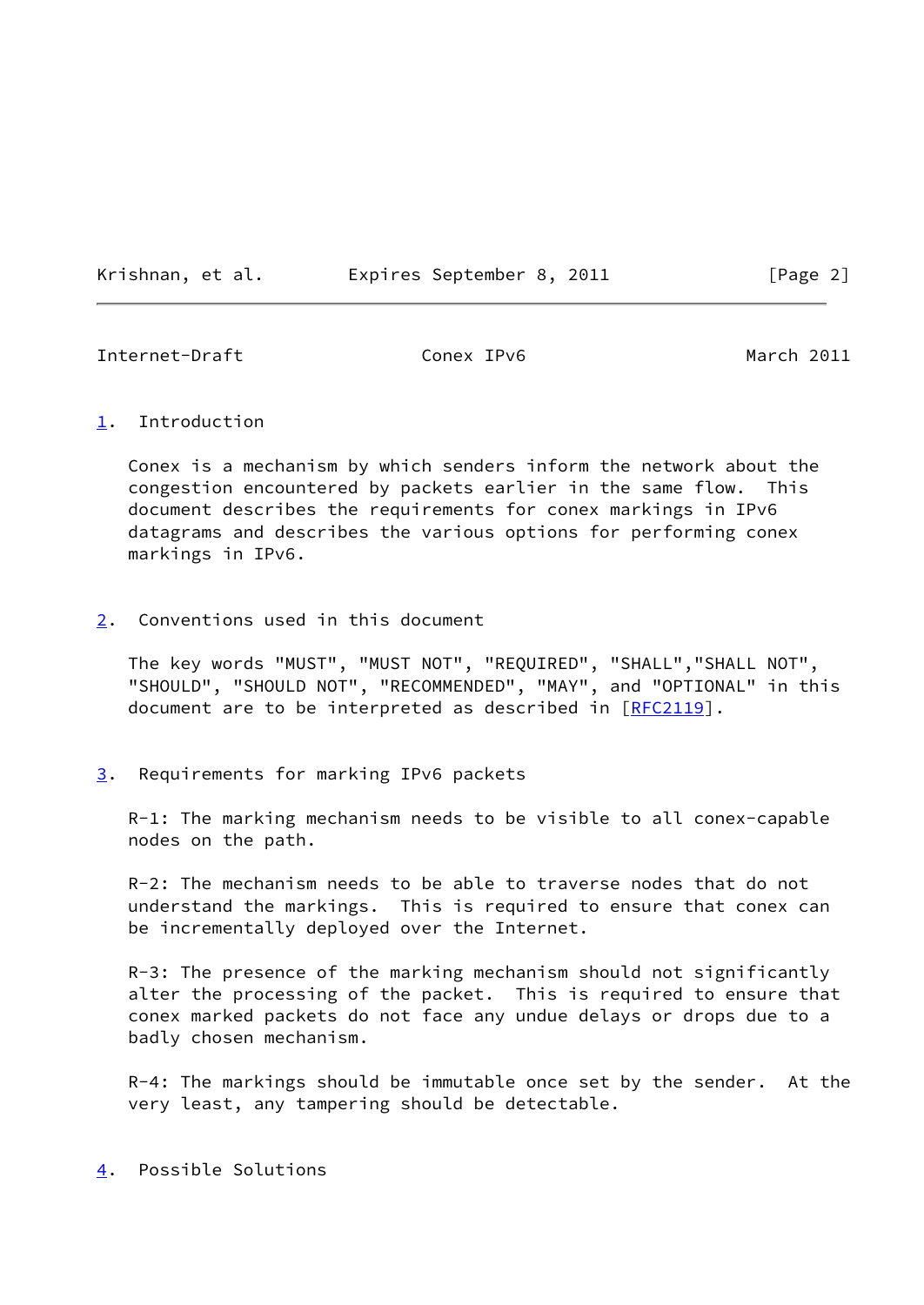#### <span id="page-3-0"></span>[4.1](#page-3-0). Hop-by-hop options

 The base IPv6 standard [\[RFC2460](https://datatracker.ietf.org/doc/pdf/rfc2460)] defines hop-by-hop options. These options are processed by every node on the path. Hence they meet R-1. The options have variable semantics based on the 3 MSB of the option code. The state of these bits controls the behavior of nodes to either ignore unknown options or drop packets containing them. It also defines the ICMPv6 error message sending behavior and the mutability of the options en-route. This means that it is possible for hop-by-hop options to satisfy R-2 and R-4. In most commercial router implementations the mere presence of hop-by-hopoptions rResult in the packet being punted to the Slow path instead of being accorded

| Krishnan, et al. | Expires September 8, 2011 |  | [Page 3] |
|------------------|---------------------------|--|----------|
|------------------|---------------------------|--|----------|

<span id="page-3-2"></span>Internet-Draft Conex IPv6 Conex 10 March 2011

 regular forwarding behavior (Fast Path). This means that R-3 is not satisifed.

#### <span id="page-3-1"></span>[4.2](#page-3-1). Destination options

The base IPv6 standard [\[RFC2460](https://datatracker.ietf.org/doc/pdf/rfc2460)] defines the destination options. These options are processed only by the ultimate receiver of the packet (as specified in the Destination Address field) and not by nodes on the path. Hence they do not meet  $R-1$ . The options have the same variable semantics based on the 3 MSBs as the hop-by-hop option which means that they can satisfy R-2 and R-4. As intermediate nodes currently do not process destination options R-3 is easily satisifed.

## <span id="page-3-3"></span>[4.3](#page-3-3). Header bits

 The IPv6 header has no free bits. The only bits in the IPv6 header that are not widely used are the flow label bits [\[RFC3697](https://datatracker.ietf.org/doc/pdf/rfc3697)]. There are some initiatives to redefine the use of the flow label for other purposes (e.g. Load balancing, nonce). It may be possible (but highly unlikeley) to save a few bits from the flow label for alternate purposes to end up with a shorter flow label. The use of IPv6 header bits can satisfy all the requirements for conex markings but using valuable header bits for experimental purposes (such as conex) may not be acceptable.

# <span id="page-3-4"></span>[4.4](#page-3-4). Extension Headers

 The base IPv6 standard [\[RFC2460](https://datatracker.ietf.org/doc/pdf/rfc2460)] defines extension headers as an expansion mechanism to carry optional internet layer information.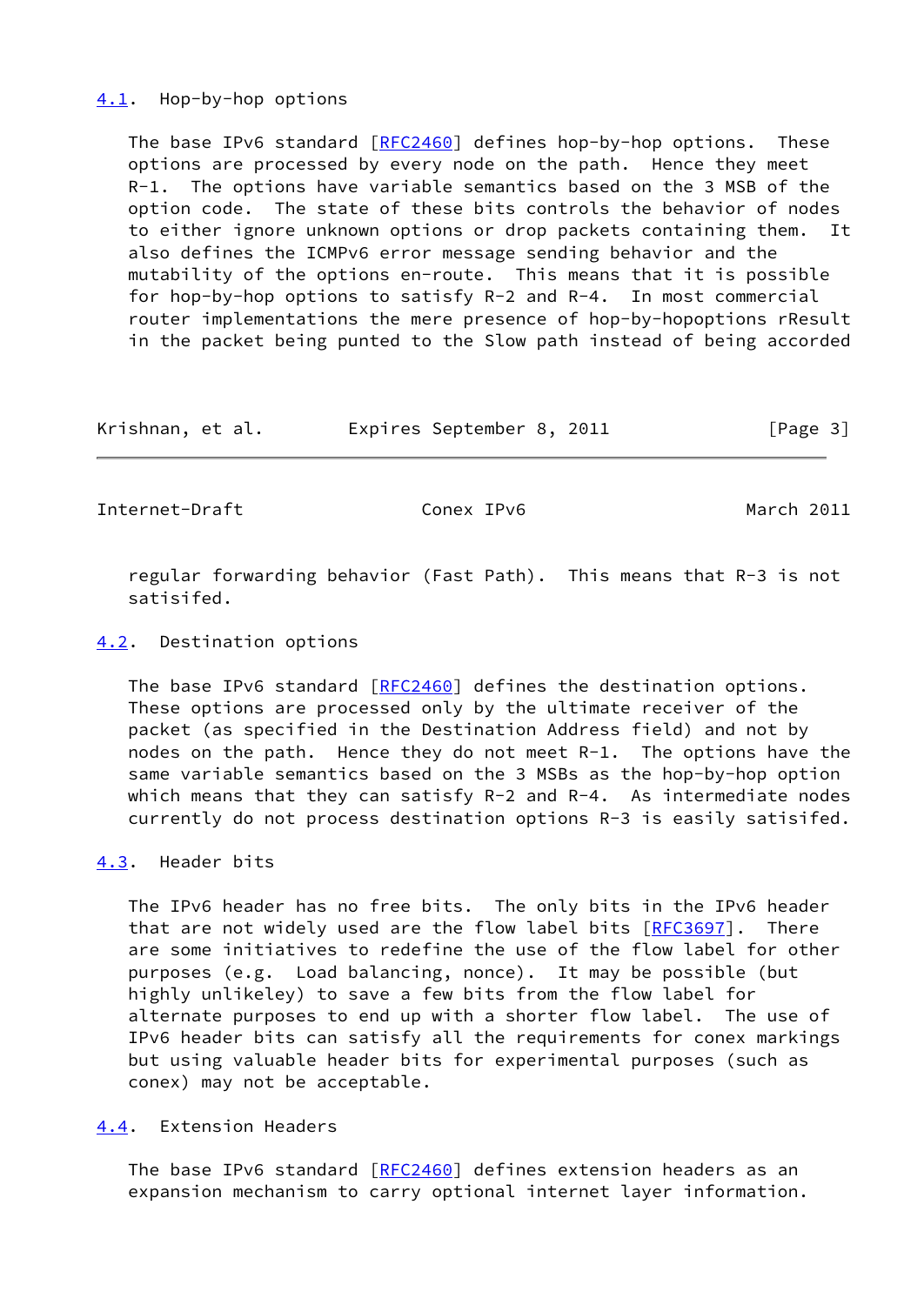Extension headers, with the exception of the hop-by-hop options header, are not usually processed on intermediate nodes. This means that R-1 cannot be met. Unknown extension headers cause the packet to be dropped and hence such mechanism is not incrementally deployable. Hence R-3 is not met either.

<span id="page-4-0"></span>[5](#page-4-0). Acknowledgements

 The authors would like to thank Marcelo Bagnulo, Bob Briscoe, Ingemar Johansson, Joel Halpern and John Leslie for the discussions that led to this document.

<span id="page-4-1"></span>[6](#page-4-1). Security Considerations

This document does not bring up any new security issues.

| Krishnan, et al. |  | Expires September 8, 2011 |  | [Page 4] |  |
|------------------|--|---------------------------|--|----------|--|
|                  |  |                           |  |          |  |

<span id="page-4-3"></span>Internet-Draft Conex IPv6 March 2011

<span id="page-4-2"></span>[7](#page-4-2). IANA Considerations

This document does not require any IANA action.

- <span id="page-4-4"></span>[8](#page-4-4). Normative References
	- [RFC2119] Bradner, S., "Key words for use in RFCs to Indicate Requirement Levels", [BCP 14](https://datatracker.ietf.org/doc/pdf/bcp14), [RFC 2119](https://datatracker.ietf.org/doc/pdf/rfc2119), March 1997.
	- [RFC2460] Deering, S. and R. Hinden, "Internet Protocol, Version 6 (IPv6) Specification", [RFC 2460](https://datatracker.ietf.org/doc/pdf/rfc2460), December 1998.
	- [RFC3697] Rajahalme, J., Conta, A., Carpenter, B., and S. Deering, "IPv6 Flow Label Specification", [RFC 3697,](https://datatracker.ietf.org/doc/pdf/rfc3697) March 2004.

Authors' Addresses

 Suresh Krishnan Ericsson 8400 Blvd Decarie